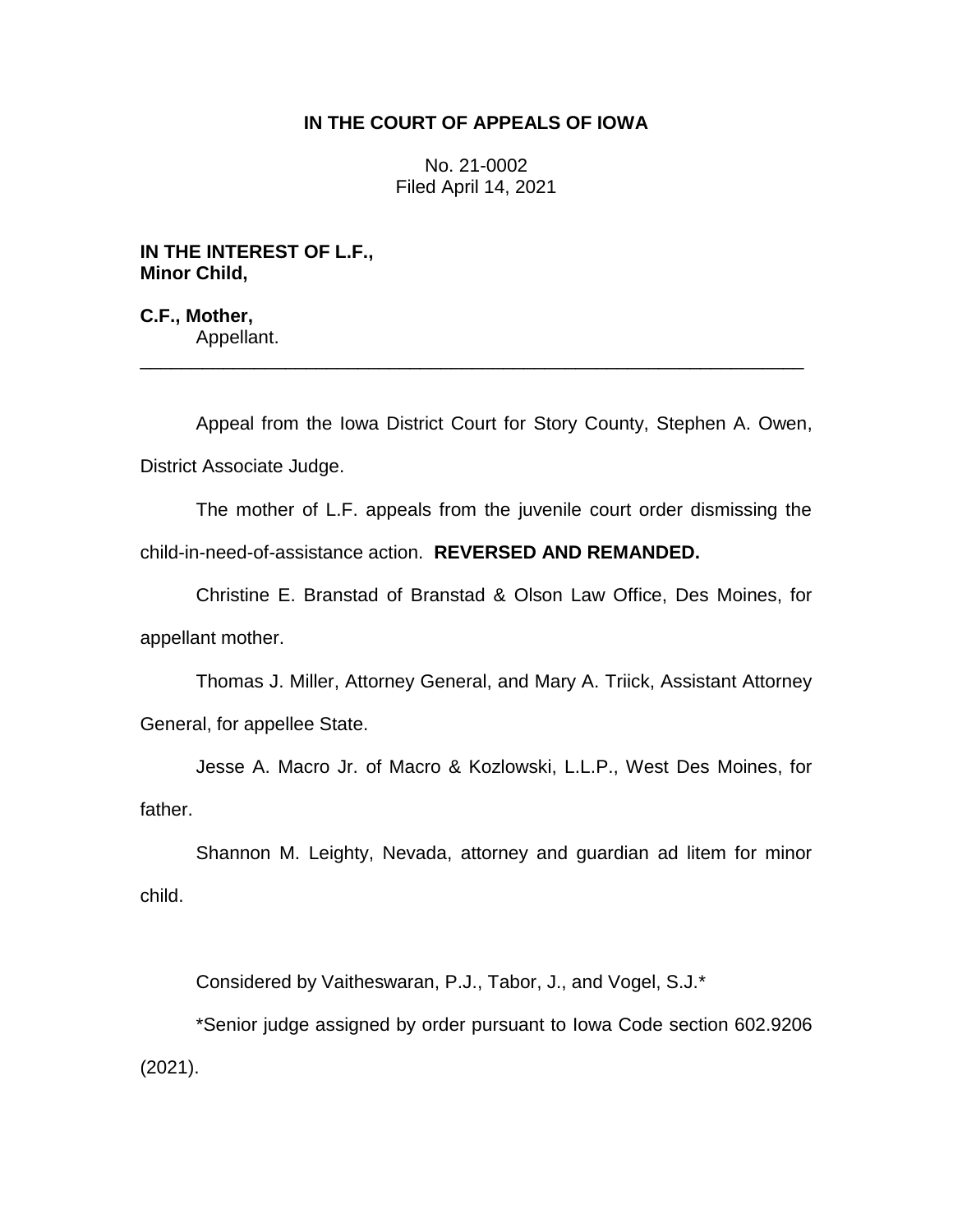## **VOGEL, Senior Judge.**

 $\overline{a}$ 

The mother of L.F. appeals from the juvenile court order dismissing a childin-need-of-assistance (CINA) action. We agree with the mother that the purposes of the CINA adjudication have not been accomplished and the child remains in need of juvenile court supervision. Therefore, we reverse and remand for further proceedings.

### **I. Background Facts and Proceedings**

L.F. was born in 2005. She has intellectual disabilities and functions at about a second-grade level. She needs at least occasional assistance dressing, bathing, and toileting. She cannot speak, but she can communicate limited concepts using an assistive electronic device or nonverbal signals.

The mother and father were previously married. They had four children together—two boys and two girls, L.F. and her older sister S.F.<sup>1</sup> The mother filed a petition for dissolution of marriage in February 2016. In October 2016, the mother contacted the Iowa Department of Human Services (DHS) to report she suspected the father sexually abused S.F. and L.F. As part of the investigation, the mother also reported she suspected the father sexually abused her female cousin K.S. DHS noted L.F., as a child with special needs, was "very vulnerable" and the father showed "very concerning sexualized behaviors," but DHS ultimately determined the allegation of abuse against S.F. and L.F. was not founded. In December 2017, the district court entered a decree that dissolved the parents'

 $1$  S.F. was a minor at the start of the CINA action, but she reached age eighteen before dismissal of the action.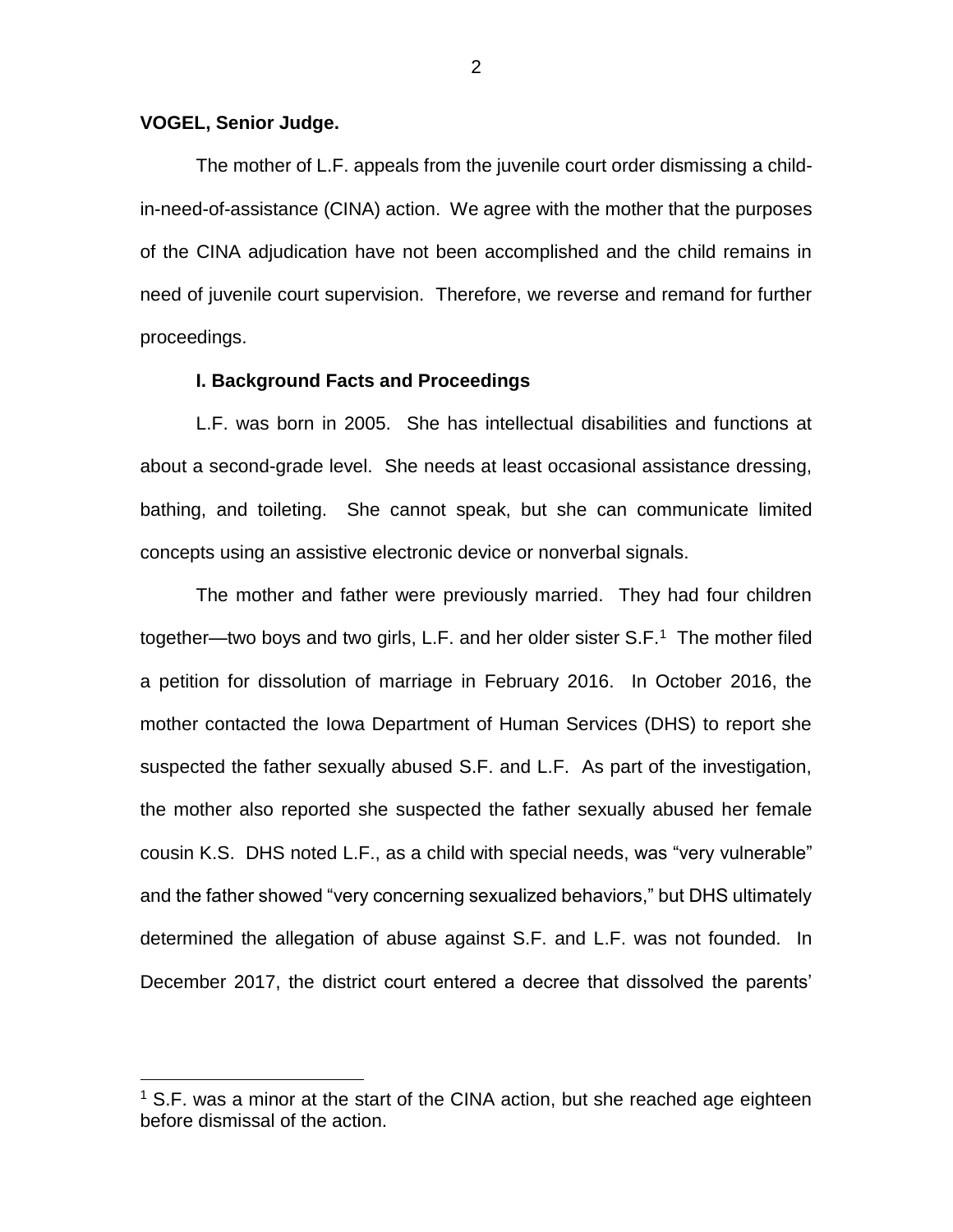marriage, granted joint legal custody, placed physical care with the mother, and ordered visitation with the father that included supervised overnight visits with L.F.<sup>2</sup>

The family again came to the attention of DHS in July 2018 when the mother reported a witness saw L.F.'s hand on the father's crotch over his clothes and the father did nothing to move or redirect L.F. The juvenile court soon ordered L.F. temporarily removed from her father's care. In September, DHS determined the allegation of abuse against L.F. was unfounded in light of an ongoing criminal investigation into the matter that limited the DHS investigation.<sup>3</sup> In October, the court entered a stipulated order finding L.F. was a child in need of assistance (CINA).

On November 26, 2018, the juvenile court held a dispositional hearing in which the mother submitted evidence of the father's prior alleged sexual misconduct. First, the mother testified that when S.F. was three years old, the father "accidentally" put his finger inside her vagina while bathing her. Second, the mother provided records from the father's conviction of a sex offense in Minnesota for a 2012 incident in which he fondled a female physician's breast during a medical appointment for one of the children. Third, K.S. provided a letter accusing the father of multiple incidents of sexual misconduct in or around 2007 when K.S. was fifteen years old and staying with the family. According K.S.'s letter, the father: encouraged K.S. to sit on his lap in a hot tub; stayed in and around K.S.'s room for an extended time right before she planned to undress to take a shower and go to

 $\overline{a}$ 

 $2$  The mother has since filed a petition to modify visitation. On December 13, 2019, the juvenile court authorized concurrent jurisdiction with the district court. Trial on the mother's petition to modify visitation is scheduled for April 2021. <sup>3</sup> The criminal investigation did not result in charges.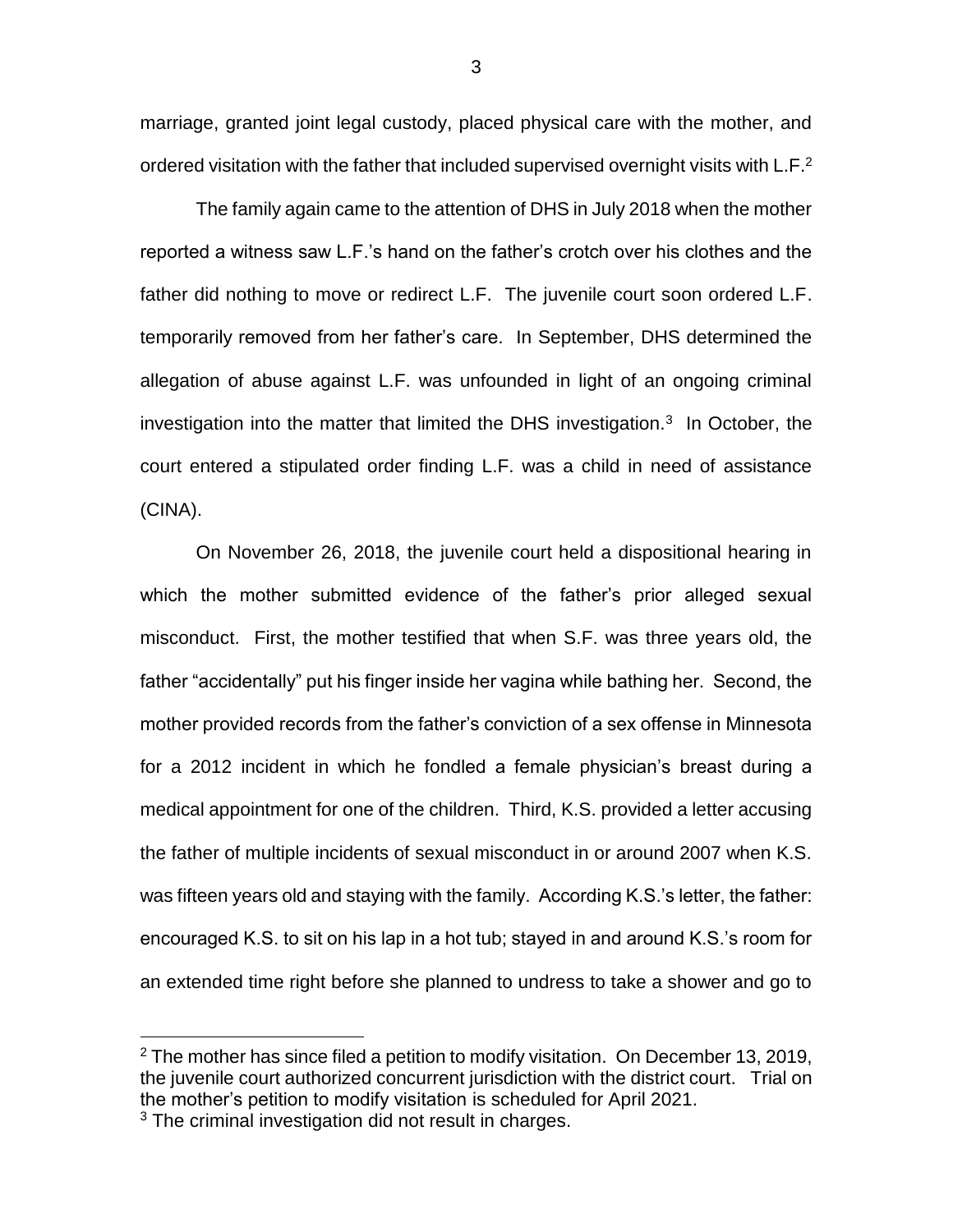sleep; and rode with K.S. on a four-wheeler and fondled her breasts when they were alone. Fourth, S.F., who was seventeen years old at the time of the hearing, provided a letter and testified to allegations the father engaged in sexual misconduct toward her. S.F. alleged the father: cuddled and spooned S.F. in bed and on the couch; frequently walked into the bathroom while S.F. was showering; looked down S.F.'s shirt and stared at her buttocks while she was bent over; and repeatedly pressed his body against hers as he walked past. Additionally, S.F. said the father continued bathing L.F. and told S.F. to lie and say she was bathing L.F.

On November 28, 2018, the juvenile court issued the dispositional order at issue here. The court found the father "has a very concerning history of . . . sexualized contact primarily involving minor females." The juvenile court noted there is no supporting evidence for the allegations of sexual misconduct presented at the hearing—other than the Minnesota incident that resulted in conviction—but the court specifically found the father groped K.S. and digitally penetrated S.F.'s vagina. The court also noted a 2016 psychosexual evaluation of the father concluded he does not have a serious mental impairment and is treatable. The court continued the CINA adjudication with a long-term goal of establishing a safe relationship with both parents, and the court allowed L.F. to visit the father with full supervision and restrictions preventing the father from assisting L.F. with toileting, bathing, or dressing.

4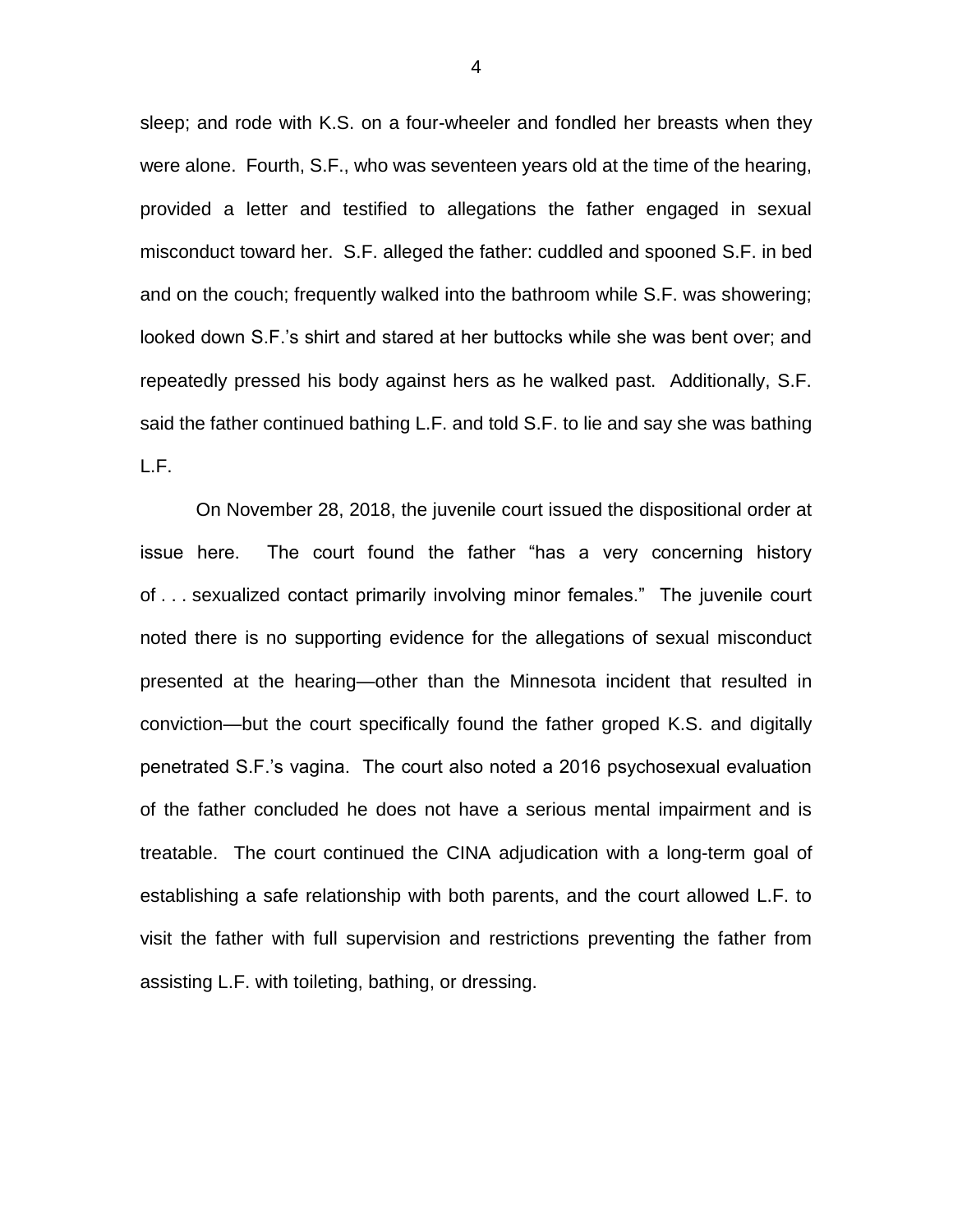The juvenile court held a series of permanency review hearings and issued corresponding orders over the next several months.<sup>4</sup> Beginning with the May 13, 2019 permanency order, the court allowed L.F. to visit the father at DHS's discretion. DHS developed a safety plan that allowed for supervised visitation and largely kept the court's initial restrictions in place. By the time of the final hearing on December 21, 2020, DHS primarily provided the safety plan and at least monthly meetings with the family. DHS also allowed either the paternal grandmother or the father's live-in friend to supervise L.F.'s visitations with the father. On December 21, the court issued its order dismissing the CINA action and closing the case. The mother appeals.

#### **II. Standard of Review**

We review CINA proceedings de novo. *In re K.N.*, 625 N.W.2d 731, 733 (Iowa 2001). "We review 'both the facts and the law, and we adjudicate rights anew.'" *Id.* (quoting *In re H.G.*, 601 N.W.2d 84, 85 (Iowa 1999)). "Although we give weight to the juvenile court's factual findings, we are not bound by them." *Id*. "As in all juvenile proceedings, our fundamental concern is the best interests of the child." *Id*.

## **III. Analysis**

 $\overline{a}$ 

The juvenile court may terminate a CINA dispositional order if it determines "[t]he purposes of the order have been accomplished and the child is no longer in need of supervision, care, or treatment." Iowa Code § 232.103(4)(a) (2018); *see* 

<sup>4</sup> Review hearings were held May 13, 2019; December 13, 2019; June 12, 2020; and December 21, 2020. Orders were entered shortly after each hearing, with an order for termination of the dispositional order entered December 21, 2020.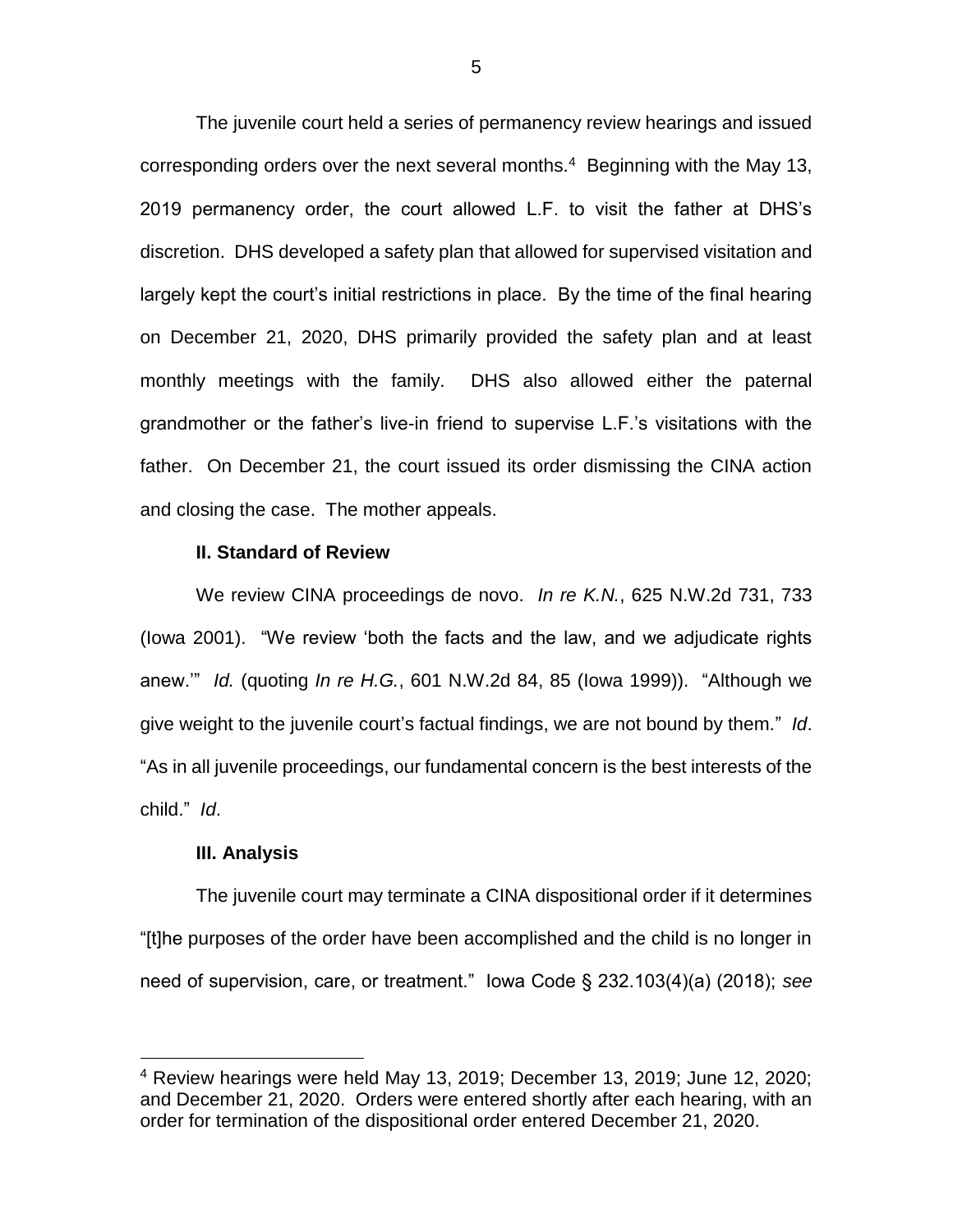*also K.N.*, 625 N.W.2d at 733. In the dispositional order here, the court found "appropriate protective services" are needed to protect L.F. from "imminent danger of sexual abuse while in her father's care and custody." The court set a goal of the CINA action as "establishing long-term safety for [L.F.] so that she can enjoy a safe and lasting relationship with her parents."

In dismissing this CINA action, the juvenile court found the father showed "growth and change" since the CINA adjudication. While we recognize the father has made progress, after our de novo review of the record, we conclude the same concerns about the father that prompted the CINA action continue to exist.

Throughout this CINA action, the father has sought to minimize and avoid responsibility for his sexual misconduct. In 2016, prior to the CINA adjudication, the father underwent a psychosexual evaluation. The evaluation generally determined the father's responses were within normal or acceptable ranges, but the evaluation also noted the father "has explanations that keep him from being able to accept that he is the one responsible for his sex deviance problem" and these explanations prevent "him from accepting full responsibility for his actions." Similarly, the juvenile court in the dispositional order found the father "rationalizes his behavior to minimize the seriousness of his sexual behavior and he holds the victims responsible." The father underwent another psychosexual evaluation in February 2019, which again found the father's responses within normal or acceptable ranges. However, this evaluation still found the father "has explanations which keep him from taking full responsibility for his sexual behaviors."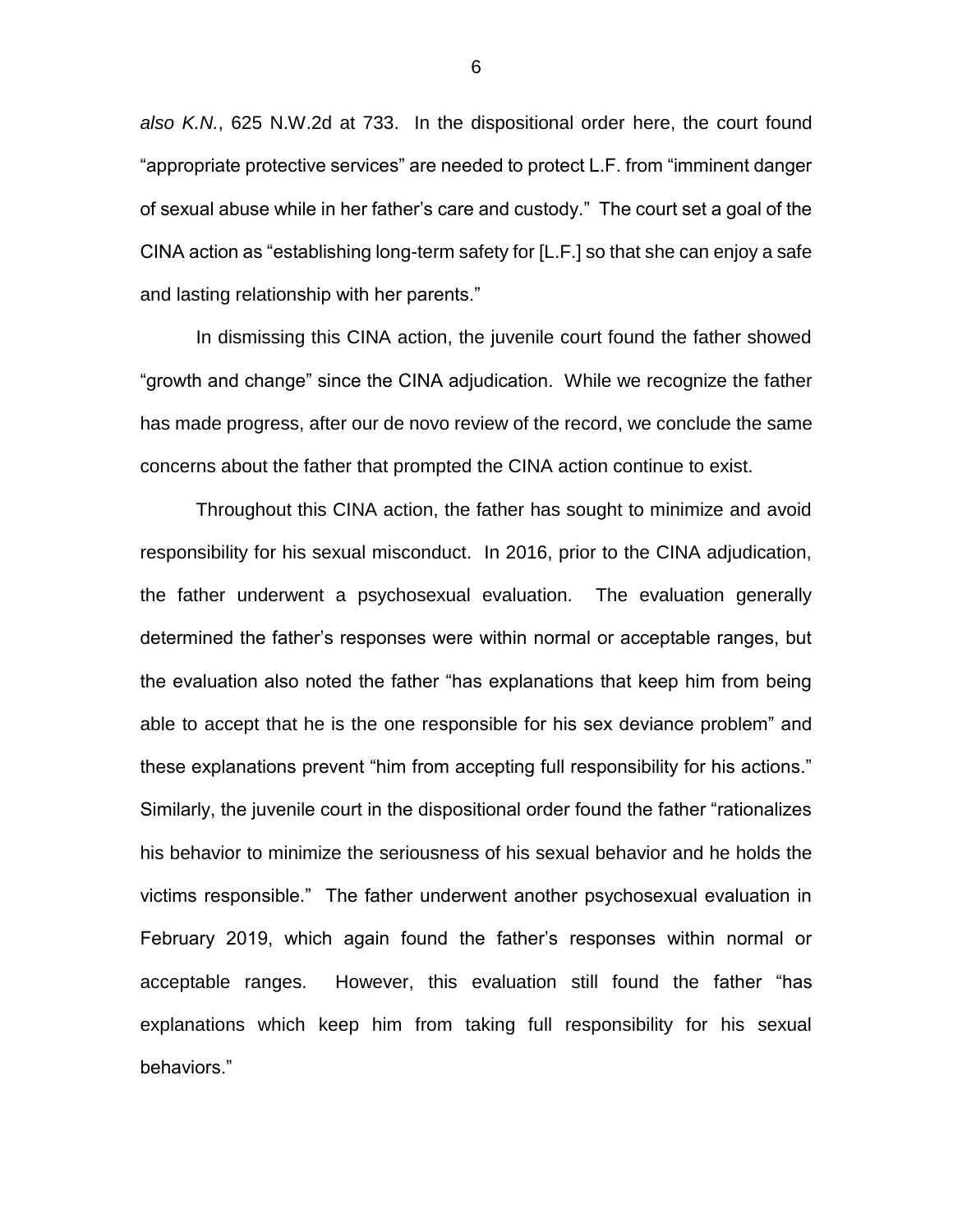More recently, the father's therapist submitted two letters for this CINA action. In an October 2019 letter—which the juvenile court found is "entitled to substantial evidentiary weight"—the therapist wrote the father has shown "concerning behavior" and "has been reluctant to discuss certain things," but the father "has become more acutely aware of how he positions himself when interacting with others, particularly females."<sup>5</sup> The therapist also noted the father admitted to "boundary violations" with K.S. but has consistently denied he "intentionally or unintentionally abused his children for sexual gratification or to satisfy his curiosity." In a November 2020 letter, the therapist wrote the father continues working on "keeping safe boundaries" as the father believes "that due to his positive outlook on things[,] he doesn't always consider how his behavior might be considered questionable to outsiders."

During the final review hearing, the father testified therapy has helped him recognize "boundaries" with other people. When questioned about specific incidents of sexual misconduct, the father only vaguely replied that he "addressed all aspects in therapy." As the juvenile court found in the dispositional order, the father has shown a "striking and dangerous" pattern of sexual misconduct by "isolating" females—often minor females—"in a vulnerable position." This behavior goes far beyond merely violating "boundaries," and the father's refusal to fully acknowledge his misconduct remains highly concerning for this "very

 $\overline{a}$ 

<sup>&</sup>lt;sup>5</sup> The therapist also noted the father believes the mother "is fueled by her hatred of him more than actual fear of him abusing the children." Despite never interacting with the mother or children beyond one session with L.F., the therapist spends considerable space in her letter negatively opining on the actions and motivations of the mother. While the therapist seemingly endorses the father's opinion of the mother, we place little weight on the therapist's opinion of the mother.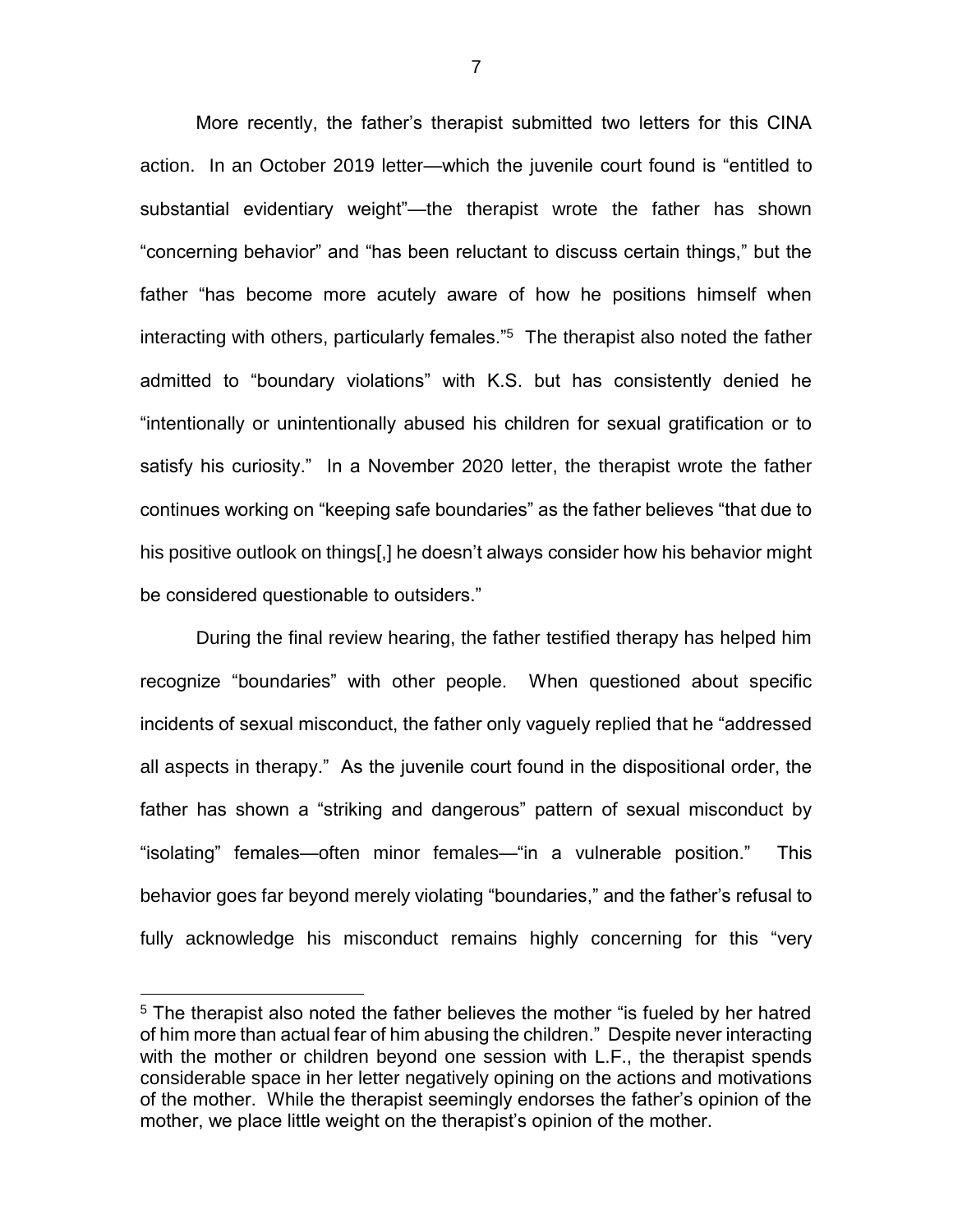vulnerable" child. Our supreme court recently emphasized the importance for a parent to acknowledge the abuse that occurred before dismissing a CINA action. *See In re D.D.*, 955 N.W.2d 186, 193 (Iowa 2021) ("We find little comfort in the claim that therapy has achieved sufficient measures of protection and prevention when the primary agents of that protection and prevention—the mother and the stepfather—refuse to believe that any abuse ever occurred."); *see also In re C.H.*, 652 N.W.2d 144, 150 (Iowa 2002) ("A parent's failure to address his or her role in the abuse may hurt the parents' chances of regaining custody and care of their children."). Contrary to the juvenile court's finding that the father testified "without attempting to minimize or avoid the subject matter of the questions," we see no evidence in the record the father ever acknowledged any sexual misconduct directed at K.S., S.F., or L.F. $6$  Instead, at the final hearing the father specifically testified he has "never been sexually inappropriate with" S.F. or L.F. S.F. also testified at the hearing that the father has repeatedly denied even crossing boundaries with her. While the juvenile court found the father credible in testifying that his motivation is L.F.'s best interests, we cannot overlook his consistent refusal to acknowledge or accept responsibility for his sexual misconduct.

L.F.'s limited ability to communicate and therefore self-protect is an additional concern. In the dismissal order, the juvenile court found L.F. "is able to communicate her wants, needs, desires, feelings and emotions" and "can

 $\overline{a}$ 

<sup>&</sup>lt;sup>6</sup> We are cognizant the father cannot be required to incriminate himself as a condition of regaining care. *See C.H.*, 652 N.W.2d at 150 ("The State may not penalize [the father] for noncompliance with a court order impinging on his right against self-incrimination."). However, the father has not raised self-incrimination as a barrier to acknowledging the sexual misconduct. Additionally, some of the father's alleged acts or behavior would not constitute a crime.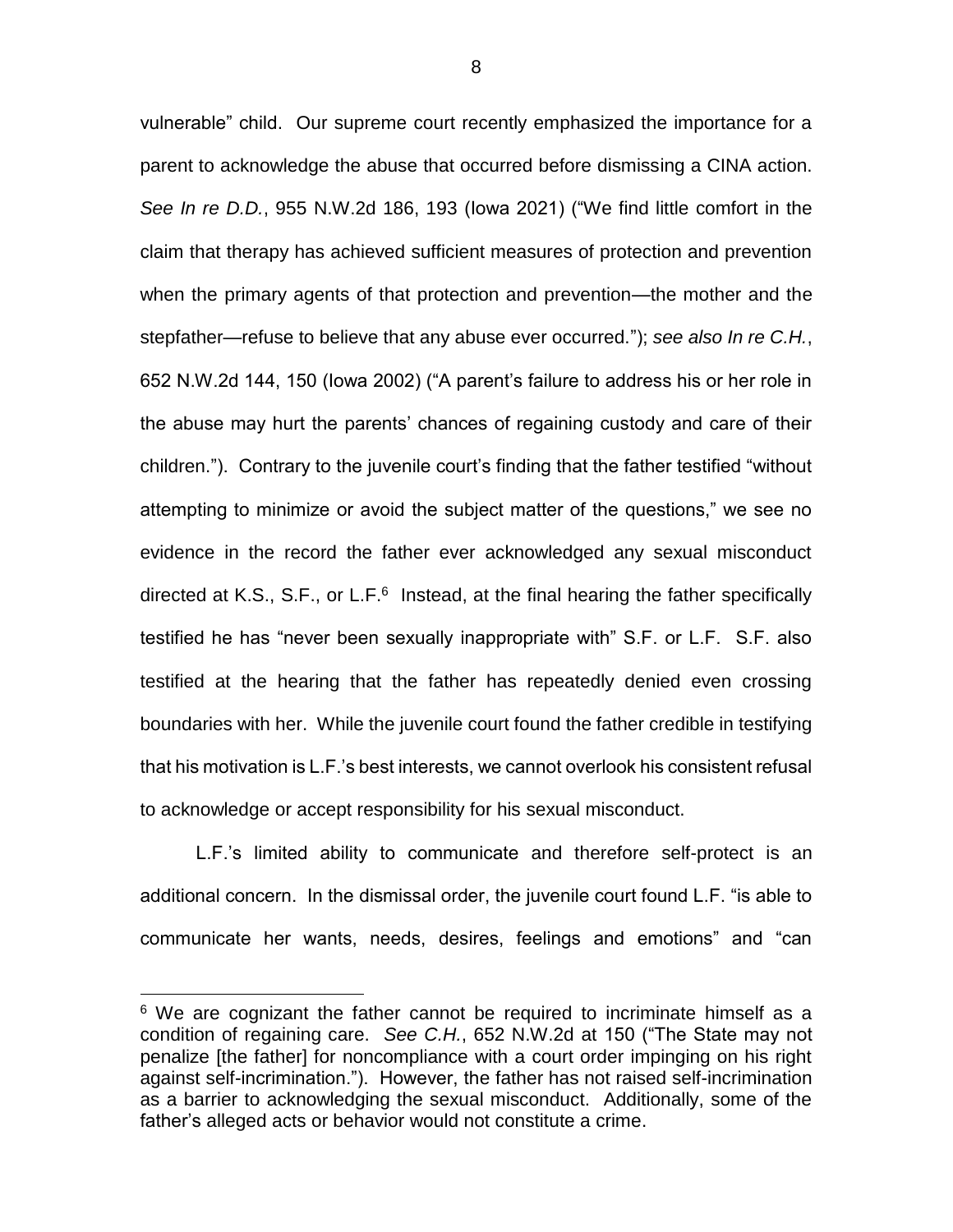communicate to others when something is wrong." This finding overstates L.F.'s ability to communicate as described by the uncontroverted testimony of the people who regularly work with her. One aide testified L.F. could express being uncomfortable or hurt but she could not communicate being a victim of abuse or identify who was previously in a room with her. Another aide testified L.F. could not communicate she was a victim of fondling. L.F.'s special education teacher testified L.F. could not communicate she was the victim of sexual abuse and she could not identify "bad touches." The June 2020 DHS report is consistent with this testimony, stating L.F. "relies on her caregivers to be safe and keep her safe from harm. [L.F.] requires supervision 100% of the time. She does not have the same protective capacities of other children her age." Thus, the record establishes L.F. remains particularly vulnerable because she cannot differentiate between "good" and "bad" touches, and she cannot effectively communicate a bad touch even if she recognized the difference. These limitations leave her unable to self-protect if faced with any additional sexual misconduct.

The juvenile court noted DHS involvement was minimal before it dismissed the CINA action. However, we do not believe DHS involvement was without value. DHS developed a safety plan that required full supervision and prevented the father from assisting L.F. with her most vulnerable activities. That plan from the June 2020 DHS report specifically provides:

1. [The father] will not toilet or assist [L.F.] with the toilet or changing her clothes or undergarments.

2. [The father] will not bathe or shower [L.F.].

3. [The father] will not undress or be in the same room where [L.F.] is in any state of undress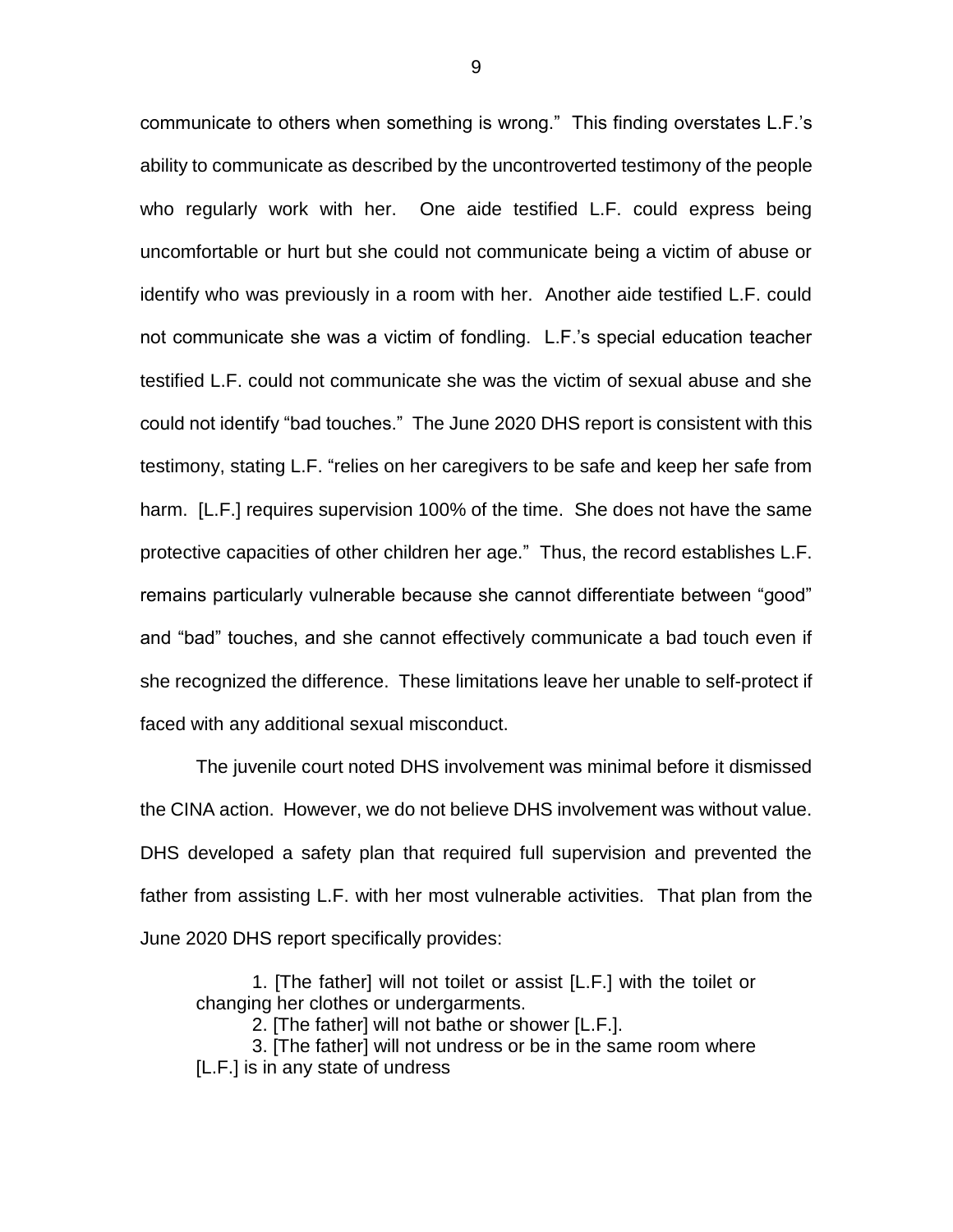4. Under no circumstance shall [the father] occupy the same bed or sleeping arrangement as [L.F.] nor shall he lay with[,] "spoon," [or] "cuddle" with her.

5. [The father] will not be in any car, truck, vehicle, home, building or structure alone with [L.F.].

6. [The father] will not be in a room where the doors are closed, alone with [L.F.].

7. During overnights, [L.F.] will be at [the maternal grandmother's] home; [the father] will NOT sleep in the same home.

An approved supervisor will always be within earshot (50–60 feet) of [L.F] in order to identify if she has any concerns or needs.

DHS also provided monthly meetings with the family to assist with following the safety plan. Without the CINA proceeding, the applicable visitation provisions revert back to the decree of dissolution, which only requires supervision on L.F.'s overnight visitations with the father. While the father testified he will not engage in risky behavior with L.F. even without the DHS safety plan, ending DHS involvement is not appropriate at this time due to the father's refusal to acknowledge his sexual misconduct. Of critical importance is L.F.'s limited ability to recognize and communicate any sexual misconduct she experiences. Her "very vulnerable" status has not changed, and therefore her ability to self-protect remains the same as when this case began. While DHS's involvement and the juvenile court's oversight may be very limited, keeping the safety plan in place gives L.F. a level of protection she was not afforded in her parents' dissolution of marriage decree.

## **IV. Conclusion**

We recognize the father has dutifully participated in therapy. However, merely participating in therapy does not justify dismissing a CINA proceeding. *See D.D.*, 955 N.W.2d at 192–93 ("Progress in therapy and similar efforts to 'put the work in' are unquestionably important. But the statute doesn't ask whether all the